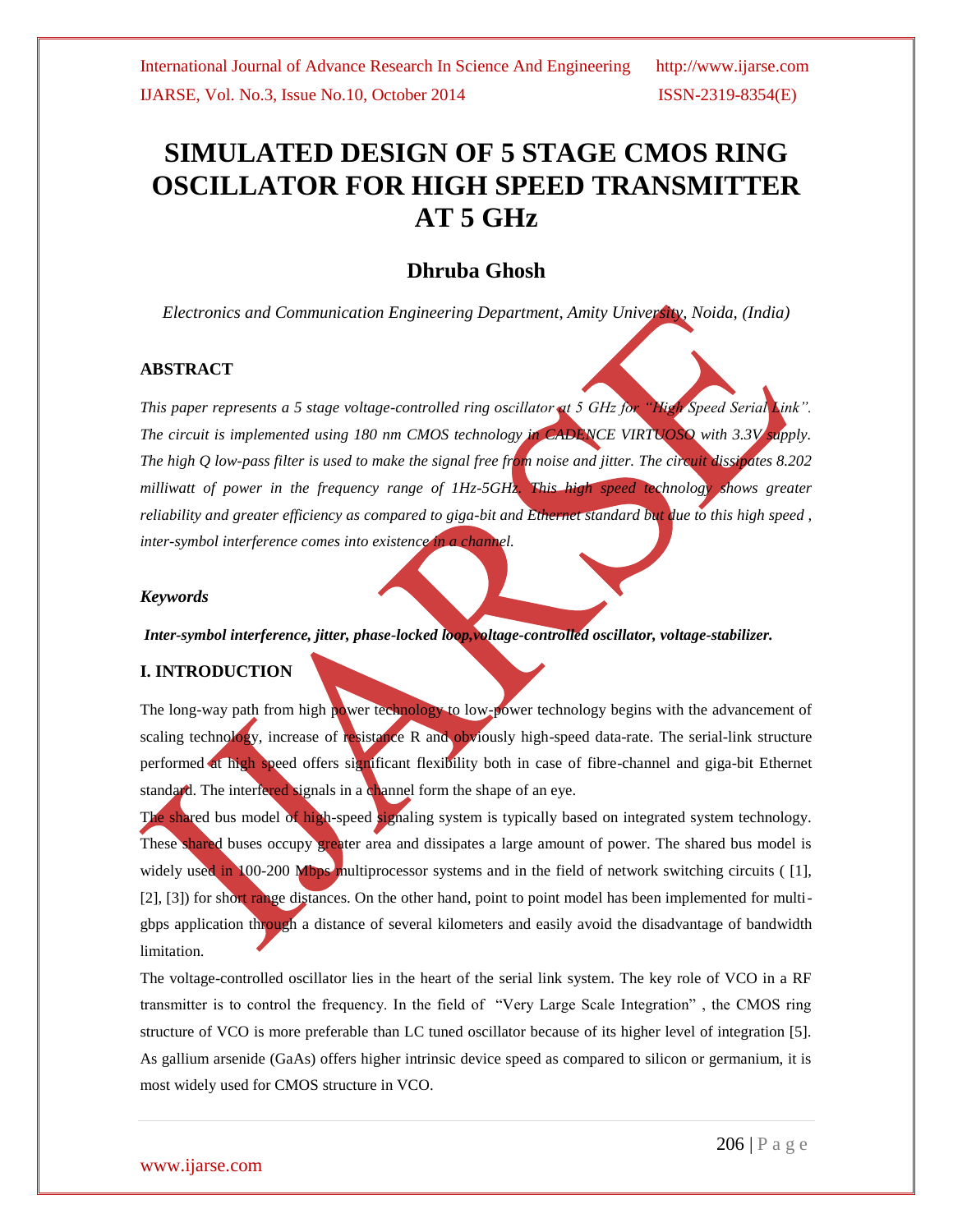This paper is organized as follows: High speed serial link background is presented in section II, circuit design in section III , results are described in section IV and conclusion is in section V.

#### **II. SERIAL-LINK AT HIGH FREQUENCY**

The designers use 200 milli-volt peak to peak differential swing for the general serial-link structures and because of these low swings only, a small amount of stray signal can also create a significant problem. As a result, the effect of noise in a transmission line is much more-effective when the data-rate becomes 10 Gbps or the evenly placed signal attains a frequency of 5GHz.

The high Q low-pass filter is used in a phase-locked loop of high speed transceiver. The filter circuit can also be implemented using an injection-locked oscillator (ILO) circuit but the behavior of a first order PLL circuit closely resembles the closed loop circuit of ILO [6].

The working principle of ILO depends on the local oscillation frequency. If the frequency difference of the injection-locked oscillator and local oscillation will be very small, then ILO will automatically lock the phase of the signal which is injected ([7], [8]).

According to the loop dynamics of phase-locked loop, phase-locked condition is generally required to inhibit the change of phase. Phase frequency detector is used in a phase-locked loop because the VCO acts as a voltage-stabilizer by inhibiting its change of phase [9].



#### **Fig 1 Basic Block Diagram of Phased-Locked Loop**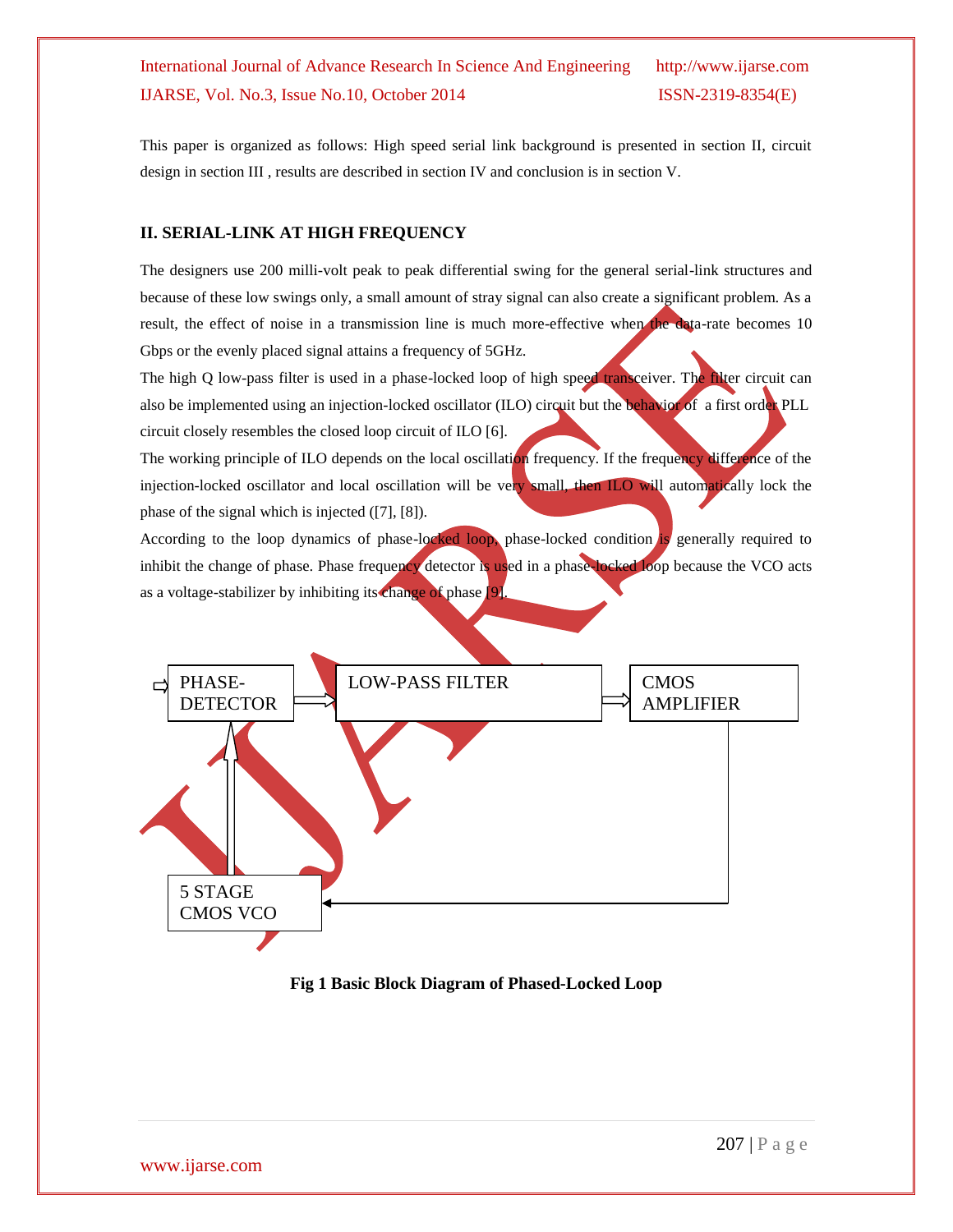#### **III. CIRCUIT DESIGN**

The main design while designing RF transmitter is its stability, linearity, power transfer and impedance matching. Our work uses a 5 stage voltage-controlled ring oscillator, originally proposed by Tibor Grasser to generate frequency in 10 evenly spaced phases.

The low-pass filter acts as a filtrator of noise and the CMOS amplifier amplifies the signal which is again fed into VCO. The output of VCO is used to compare the phase difference in between input signal and output of VCO by phase-detector. This will simply measure the phase-shift in case of a RF transmitter.



| $f = V$ r $($ fise $+$ $\leq$ fall |                                                                      |
|------------------------------------|----------------------------------------------------------------------|
|                                    | As oscillation frequency, $f=1/T$ , then average power [11] will be, |
|                                    |                                                                      |

#### **IV. RESULTS AND DISCUSSION**

The operation of VCO is tested in the frequency range of 1Hz-5GHz. The major issue of circuit design is low power dissipation. Our circuit dissipates 8.202 milliwatt of power in the frequency range of 1Hz-5GHz.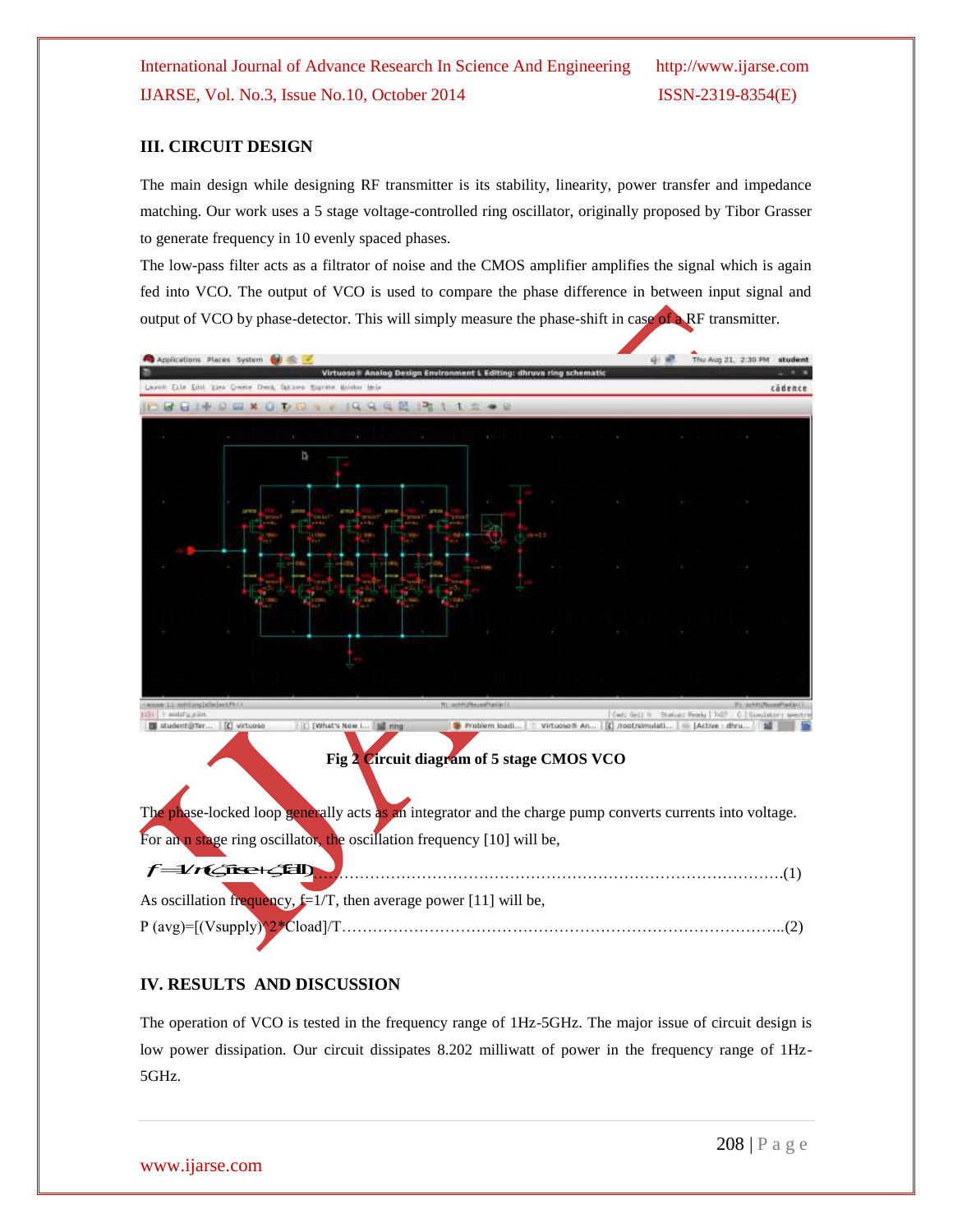|                                                                                                                                                                                                                                                   | Spain Sety Sulper bridder Directs Soulston Smits Solk this                                                    |                                                                                                           |                                |                                                                   | cadence                                                                                                                                                                                                                |
|---------------------------------------------------------------------------------------------------------------------------------------------------------------------------------------------------------------------------------------------------|---------------------------------------------------------------------------------------------------------------|-----------------------------------------------------------------------------------------------------------|--------------------------------|-------------------------------------------------------------------|------------------------------------------------------------------------------------------------------------------------------------------------------------------------------------------------------------------------|
| Design Vorzahles                                                                                                                                                                                                                                  |                                                                                                               |                                                                                                           | <b><i><u>Floatunes</u></i></b> |                                                                   | 7点 8                                                                                                                                                                                                                   |
|                                                                                                                                                                                                                                                   |                                                                                                               |                                                                                                           | œ                              | <b>JUNITERHAM</b><br>$\begin{array}{c c} \hline \end{array}$<br>× | ë                                                                                                                                                                                                                      |
|                                                                                                                                                                                                                                                   |                                                                                                               |                                                                                                           | tran                           | 0 500 noterate<br>兰                                               |                                                                                                                                                                                                                        |
|                                                                                                                                                                                                                                                   |                                                                                                               |                                                                                                           |                                |                                                                   |                                                                                                                                                                                                                        |
|                                                                                                                                                                                                                                                   |                                                                                                               |                                                                                                           |                                |                                                                   | $x + 1$                                                                                                                                                                                                                |
|                                                                                                                                                                                                                                                   |                                                                                                               |                                                                                                           |                                |                                                                   |                                                                                                                                                                                                                        |
|                                                                                                                                                                                                                                                   |                                                                                                               |                                                                                                           |                                |                                                                   |                                                                                                                                                                                                                        |
|                                                                                                                                                                                                                                                   |                                                                                                               |                                                                                                           |                                |                                                                   |                                                                                                                                                                                                                        |
|                                                                                                                                                                                                                                                   |                                                                                                               |                                                                                                           |                                |                                                                   |                                                                                                                                                                                                                        |
|                                                                                                                                                                                                                                                   |                                                                                                               |                                                                                                           |                                |                                                                   |                                                                                                                                                                                                                        |
|                                                                                                                                                                                                                                                   |                                                                                                               |                                                                                                           | <b>Dutzutz</b>                 |                                                                   | 上がり                                                                                                                                                                                                                    |
|                                                                                                                                                                                                                                                   |                                                                                                               |                                                                                                           |                                |                                                                   |                                                                                                                                                                                                                        |
|                                                                                                                                                                                                                                                   |                                                                                                               |                                                                                                           |                                |                                                                   |                                                                                                                                                                                                                        |
|                                                                                                                                                                                                                                                   |                                                                                                               |                                                                                                           |                                |                                                                   |                                                                                                                                                                                                                        |
|                                                                                                                                                                                                                                                   |                                                                                                               |                                                                                                           |                                |                                                                   |                                                                                                                                                                                                                        |
|                                                                                                                                                                                                                                                   |                                                                                                               |                                                                                                           |                                |                                                                   |                                                                                                                                                                                                                        |
|                                                                                                                                                                                                                                                   |                                                                                                               |                                                                                                           |                                |                                                                   |                                                                                                                                                                                                                        |
|                                                                                                                                                                                                                                                   |                                                                                                               |                                                                                                           |                                |                                                                   |                                                                                                                                                                                                                        |
|                                                                                                                                                                                                                                                   |                                                                                                               |                                                                                                           |                                |                                                                   |                                                                                                                                                                                                                        |
|                                                                                                                                                                                                                                                   |                                                                                                               |                                                                                                           |                                |                                                                   |                                                                                                                                                                                                                        |
|                                                                                                                                                                                                                                                   |                                                                                                               |                                                                                                           |                                | Firm after similated                                              | Floreing and the late                                                                                                                                                                                                  |
|                                                                                                                                                                                                                                                   |                                                                                                               |                                                                                                           |                                |                                                                   |                                                                                                                                                                                                                        |
|                                                                                                                                                                                                                                                   |                                                                                                               | Ħ:                                                                                                        |                                |                                                                   |                                                                                                                                                                                                                        |
|                                                                                                                                                                                                                                                   | [C] virtuoso<br>Lilla (cadence ms                                                                             | [C] [What's New L., [15 [ring]<br>Fig 3 Virtuoso Analog Design Environment While Simulating Average Power |                                | Virtuoxe # An [C] modusmulati [ Wirtuose (R)                      |                                                                                                                                                                                                                        |
|                                                                                                                                                                                                                                                   |                                                                                                               |                                                                                                           |                                |                                                                   |                                                                                                                                                                                                                        |
|                                                                                                                                                                                                                                                   | Firefox Web Browser<br>Browse the Web                                                                         | Virtuoso (R) Visualization & Analysis XL calculator                                                       |                                |                                                                   |                                                                                                                                                                                                                        |
|                                                                                                                                                                                                                                                   | . Dr Cietast Results Illian Work/structation/ring/reactiva/spheration/per                                     |                                                                                                           |                                |                                                                   |                                                                                                                                                                                                                        |
|                                                                                                                                                                                                                                                   | くうじょうじ mb   circ   circ に in   circ   circ   circ と in と in circ の in の in line の in line の in line の in line |                                                                                                           |                                |                                                                   |                                                                                                                                                                                                                        |
|                                                                                                                                                                                                                                                   | <b>DIEL</b>                                                                                                   |                                                                                                           |                                |                                                                   |                                                                                                                                                                                                                        |
|                                                                                                                                                                                                                                                   |                                                                                                               |                                                                                                           |                                |                                                                   |                                                                                                                                                                                                                        |
|                                                                                                                                                                                                                                                   | · コン ~ U 自 IM W IM K I F ILL                                                                                  |                                                                                                           |                                |                                                                   |                                                                                                                                                                                                                        |
| gassilvP/oo<br><b>CONTRACTOR</b>                                                                                                                                                                                                                  | <b>LAURESTAN</b>                                                                                              |                                                                                                           |                                |                                                                   |                                                                                                                                                                                                                        |
| $ $ mass LE<br>2181 Doctor Producer.<br>student@Ter<br>Applications Praces System of E<br>Elle Josla Vise Diturn<br>199 - Family - when I Like On all revent<br>$-8.708 - 8$<br>Destrial Forchises<br><b>Burnhalt</b><br>petites Likeve<br>141.44 | neurs                                                                                                         |                                                                                                           |                                |                                                                   |                                                                                                                                                                                                                        |
| gringdie ima<br>Formation<br><b>Linderbrid</b><br>hte westernes                                                                                                                                                                                   | best-2h                                                                                                       |                                                                                                           |                                |                                                                   |                                                                                                                                                                                                                        |
| 1.115mg                                                                                                                                                                                                                                           | sett LingTrae<br>sizuliste<br>semi ralPraer<br>ispetrof, muss                                                 |                                                                                                           |                                |                                                                   |                                                                                                                                                                                                                        |
| <b>Understand</b>                                                                                                                                                                                                                                 | week nudhee<br>stables.                                                                                       |                                                                                                           |                                |                                                                   |                                                                                                                                                                                                                        |
| ien<br>ienet<br>insbull                                                                                                                                                                                                                           | targaint.<br>Uni<br>init-Gauthee                                                                              |                                                                                                           |                                |                                                                   |                                                                                                                                                                                                                        |
| Primermanice: Tehrine<br>InnermaniceWEET Prints<br>interest Live<br>press<br>Limite.                                                                                                                                                              | inklass.<br>OH                                                                                                |                                                                                                           |                                |                                                                   |                                                                                                                                                                                                                        |
| paneli<br>menis Tofficiali                                                                                                                                                                                                                        | 0.8125                                                                                                        |                                                                                                           |                                |                                                                   |                                                                                                                                                                                                                        |
| inclass<br> HPS <br> FUH <br> HLGCCD <br>rerpod_phter.cml<br>efworterpin user<br>phaseMoze<br><b>Jistin</b>                                                                                                                                       | $+815$                                                                                                        |                                                                                                           |                                |                                                                   | BLAUGE RENEW   THE C   SENIMATE NHOUSE<br>Q M Thu Aug 21, 2:46 PM student<br>cadence<br>and and starting<br><b><i>RELATION CALL</i></b><br>MATHAI MATHIA<br><b>ALLACIACION</b><br>(entrold laste 2)<br>ARRELIN MIRRIAL |
| sodati<br>sodati<br>sodation<br>falls<br>flasting<br>eso<br>esda<br>Print.<br>pabada<br>Freq. unter<br>sufilter                                                                                                                                   |                                                                                                               |                                                                                                           |                                |                                                                   |                                                                                                                                                                                                                        |

**Fig 4 Simulation result of average power of 5 stage CMOS ring oscillator in the frequency range of 1Hz-5GHz with 3.3V supply**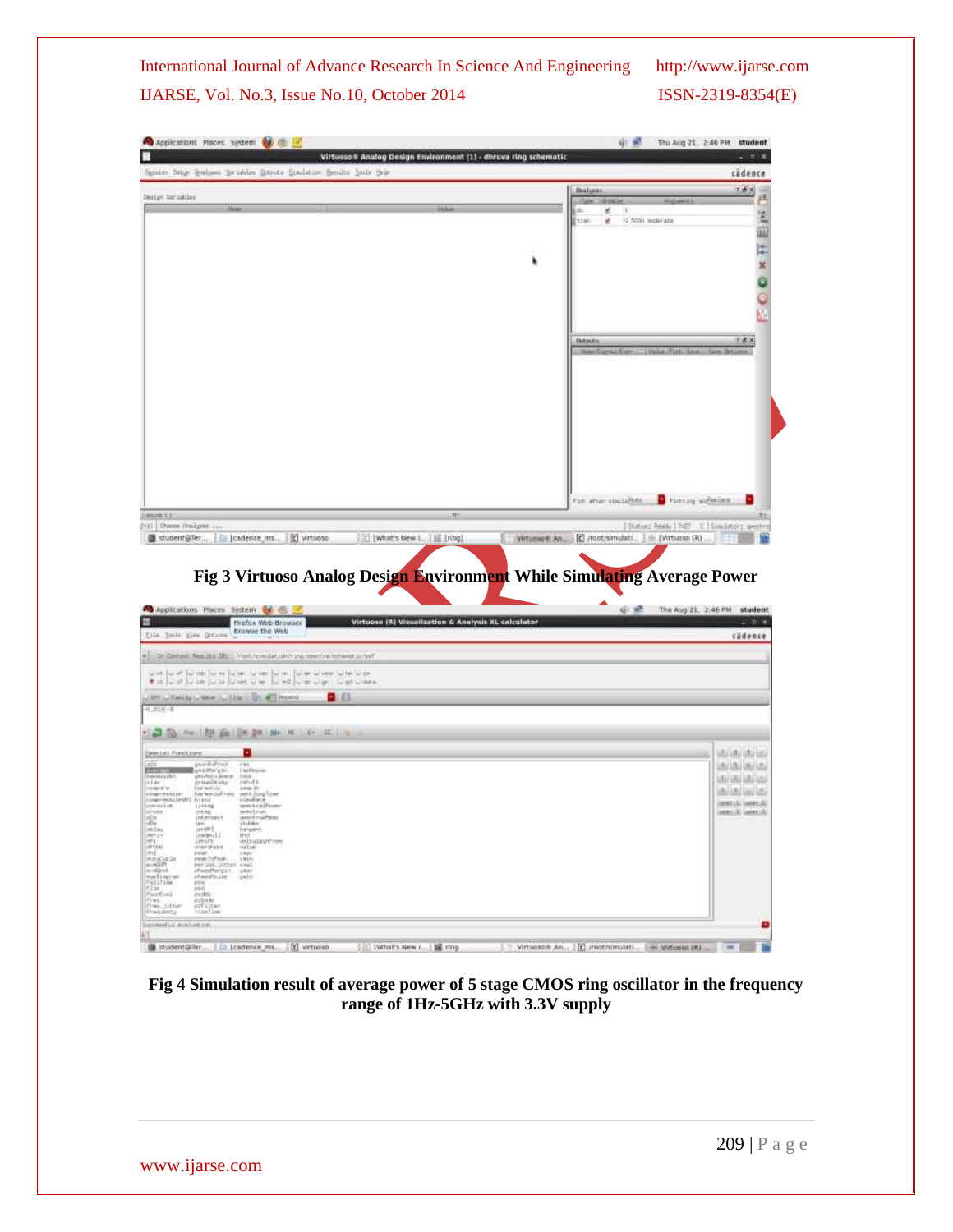#### **TABLE1**

#### **Comparison of performance of various types of oscillators in terms of power**

| Reference | Type/Technology        | Frequency(GHz) | Supply(V) | Power(milliwatt) |
|-----------|------------------------|----------------|-----------|------------------|
| $[12]$    | Vacker VCO/180nm       | 4.85-4.93      | 1.8       | 13.5             |
| [13]      | Armstrong VCO/180nm    | 4.96-5.34      | 1.8       | 3.9              |
| [14]      | Colpitt's VCO/180nm    | $4.9 - 5.26$   | 1.8       | 6.4              |
| [15]      | Ring VCO/180nm         | 5.16-5.93      | 1.8       | 27               |
| [16]      | Hartley VCO/180nm      | $4.02 - 4.5$   | 1.8       | 6.75             |
| Our work  | 5 stage CMOS VCO/180nm | 1Hz-5GHz       | 3.3       | 8.202            |

Table1 clearly proves that our work constitutes of a better and easier VCO structure as compared to others and dissipates 8.202 milliwatt of power.

#### **V. CONCLUSION**

The major issue to design a transceiver is to maintain the integrity of the signal along the channel. Our result proved that the 5 stage CMOS ring oscillator idea which was first proposed by Tibor Grasser has designed successfully and dissipating 8.202 milliwatt of power in the frequency range of 1Hz-5GHz.

#### **REFERENCES**

[1] R. Mooney, C. Dike and Shekhar Borkar, " *A 900 Mb/s bidirectional signaling scheme*", IEEE Journal of Solid State Circuits, *vol. 30, no. 12, p. 1538-43, Dec. 1995*.

[2] M. Galles, "*Spider: a high-speed network interconnect*", IEEE Micro, *vol.17, no. 1, p. 34-39, Jan.-Feb. 1997.*

[3] J. Kuskin, D. Ofelt, M. Heinrich and John Heinlein, "*The Stanford Flash Multiprocessor*", Proceedings of the  $21^{st}$  International Symposium on Computer Architecture, Chicago, IL, pp. 302-313.

[4] Stefanos Sidiropoulos, " High performance inter-chip signaling", Technical Report: CSL-TR-98-760, Electrical and Computer Science Engineering, Stanford University, Stanford, California, April 1998.

[5] S. Horowitz, M. Chih Kong-Ken Yang, Sidiropoulos, " *High speed electrical signaling: overview and limitations*", Micro, IEEE, *18 Issue: 1: 12-24, Jan/ Feb 1998*.

[6] H. R. Rategh and T. H. Lee, *" Superharmonic injection-locked frequency dividers",* IEEE J. of Solid State Circuits, *vol. 34, no. 6, pp. 813-821, Jun. 1997*.

[7] E. Zhang, B. Ciftcioglu, M. Huang, H. Wu, "Injection-Locked Clocking: A New GHz Clock Distribution Scheme," in IEEE 2006 Custom Integrated Circuits Conference, pp. 785–788, 2006.

[8] L. Zhang, A. Carpenter, B. Ciftcioglu, A. Garg, M. Huang,H.Wu, "Injection Locked Clocking: A Low-Power Clock Distribution Scheme for High Performance Microprocessors, in IEEE Trans.